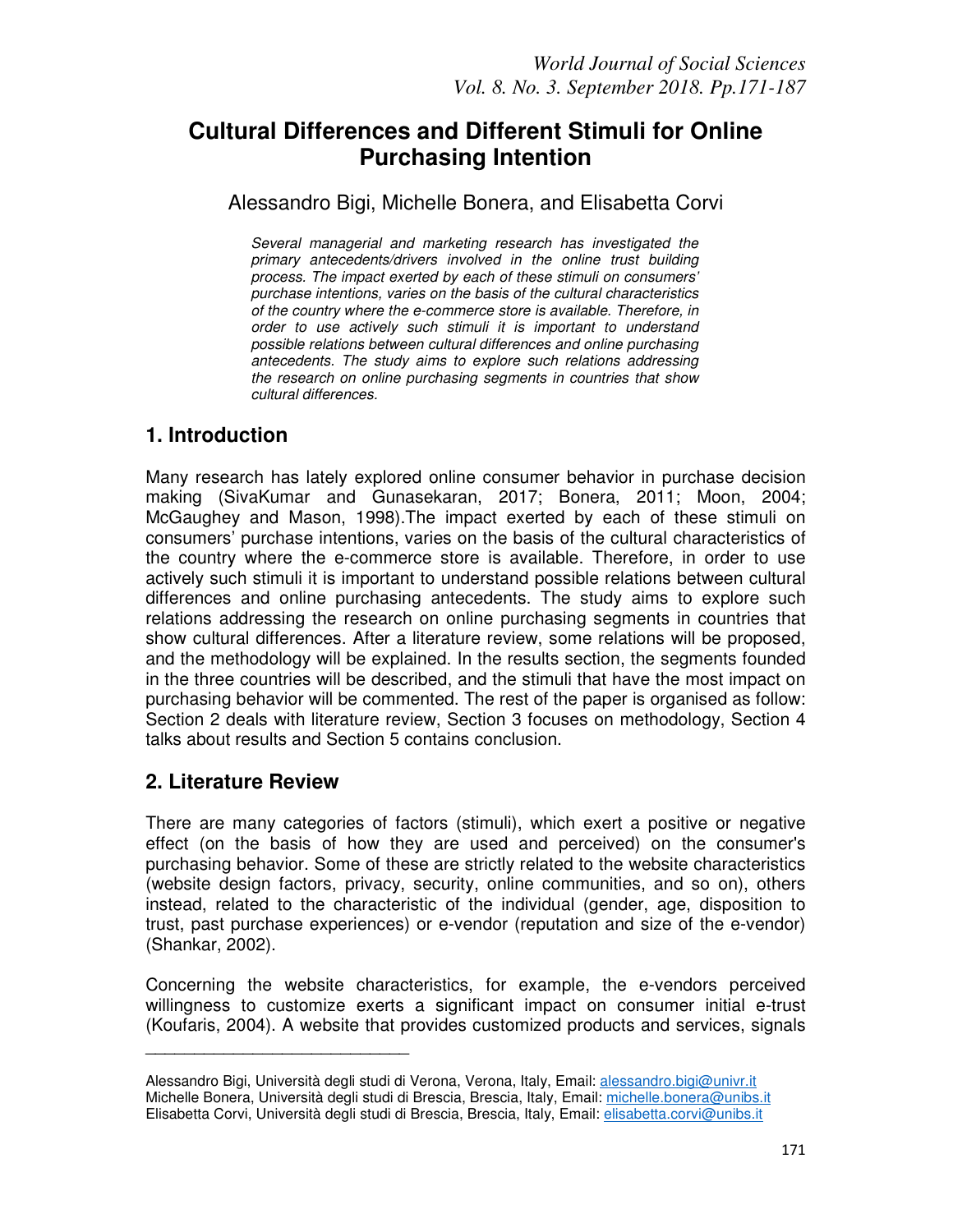to its customers that it cares about them and so, that it is willing to make an extra effort to provide them with the best service possible. Other website's characteristics (online community, website design factors, and privacy and security) have been found to affect customer's trust in the e-vendor. Online communities, such as chat groups and forums, play a fundamental role in the electronic commerce context, as they promote information exchange, knowledge sharing, and offer a supportive environment for the purchaser, thus increasing consumer trust on the site (Bart et al., 2005). According to Calefatoet al. (2015), the possibility to evaluate information through the site enhances the perception of a vendor's benevolence and openness towards consumers. Moreover, online stores that directly expose themselves to users' feedbacks and personalization requests, result being more credible and selfconfident about the quality of goods and services they provide. Fogg et al. (2009) stated, instead, that consumers usually made their judgments, about the website credibility, based on design including layout, typography, font size, and colorscheme. Faisal et al. (2016) pointed out that the attributes related to the aesthetic quality and the layout of the website are the major features, influencing the customer's trust towards e-commerce sites. Colors, typography, ease of navigation, quantity, quality and timeless of information facilitate customers during the shopping process, increasing their trustworthiness perception towards the website. Tan (1999) emphasized the importance to use colors and images in building users' trust with ecommerce websites. Penat(2013) studied the effect of colors in building consumer's trust towards the e-vendor and found that color is an important e-commerce interface factor influencing customers trust. First, colors facilitate customers in the shopping process. Second, a careful selection and use of colors reinforce user's perception of the e-vendor competence. When color is used to provide a presentation of information, which is clear and enhanced in terms of visibility, it has a positive impact on consumers trust. Eventually, the use of colors, which are low in saturation convey comfort e as well as seriousness and professionalism to the customer, creating a perception that the online vendor is honest and reliable. In particular, by using a color scheme, which reminiscent of the natural environment, lead consumers to have more positive responses towards the website.

Eventually, the additional website features frequently investigated in the e-trust formation, are privacy and security. According to Mandic (2009), if the website includes effective policies, to keep customer's data confidential and safer, consumers will be more willing in establishing long-term relationships with the online store. Conversely, lack of privacy and security measures on the website would decrease the customer's engagement in e-commerce. According to a Malaysian study over 240 online young web users, privacy and security are considered together with the customer service, reliability, and fulfillment, the main predictors used to assess whenever the e-retailer is trustworthy (Zendehdel, 2016).

Besides website characteristics, other features, related to individuals, have also been found to influence online trust as well. Shankar (2002) stated that individual characteristics such as gender, age, educational level, personal values, attitude towards online shopping, familiarity with the e-vendor, past purchase behavior, feeling of power and control and dispositional trust dramatically influences consumers' trust toward the e-seller. Eventually, Tan and Sutherland (2004) found that consumer personality traits as well, such as extraversion, neuroticism, agreeableness, conscientiousness, and openness to experience, exert a significant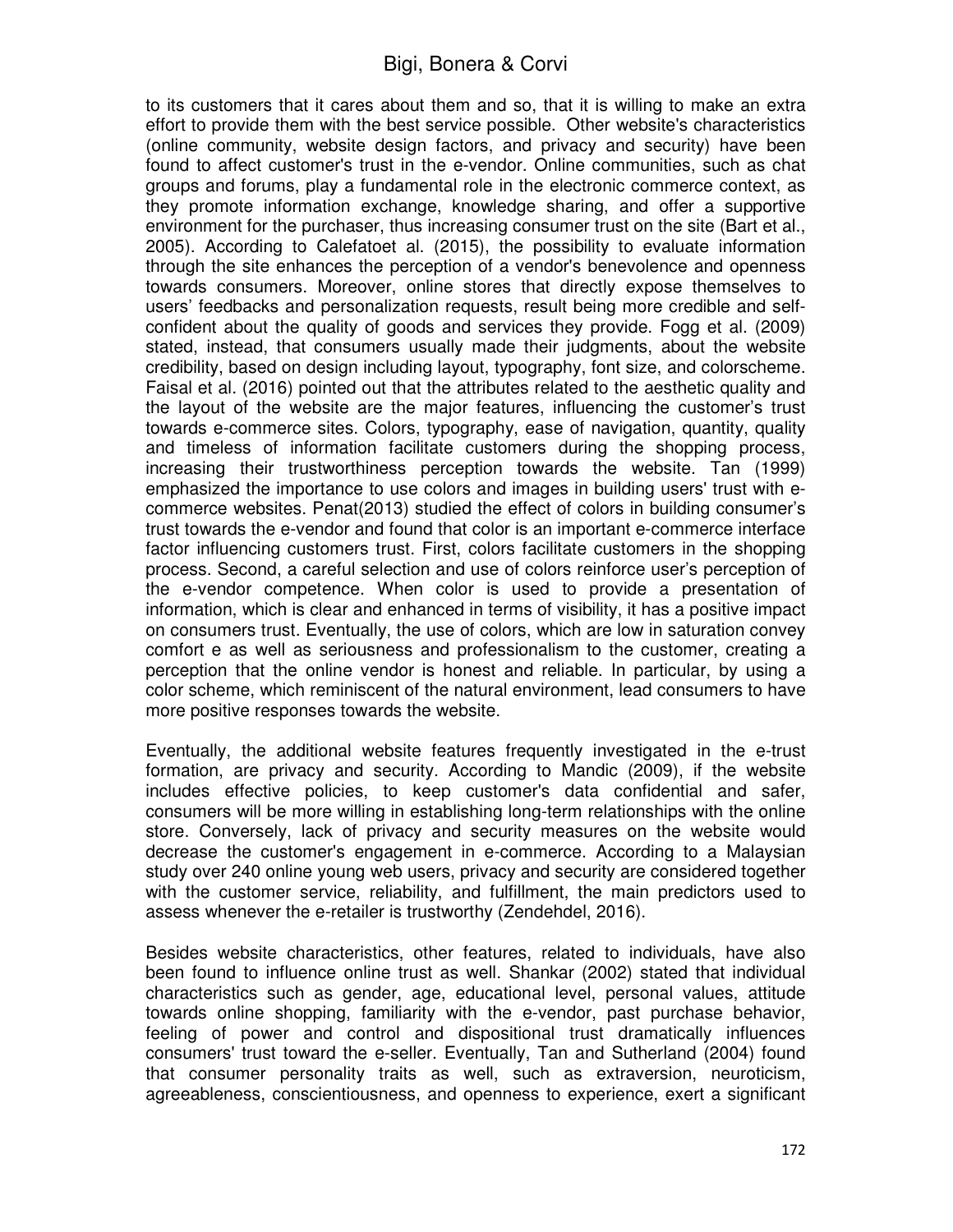influence in the e-trust development, as they lead to a higher or lower individual disposition to trust.

Besides, the e-trust building process depends on the reputation and size of the evendor (Jarvenpaa et al. 1999). The reputation of an online store is considered a key determinant in generating e-trust, especially when consumers do not have any previous personal experience with the seller. Indeed, e-vendors with a good reputation usually convey certainty and fewer risks in conducting online transactions compared those with a bad reputation. Likewise, also the size of an online store has been found to have a significant role in the online trust development process, as it can be used as an indicator of the company's capabilities. An e-vendor with a large market suggests having the ability to compensate buyers if a loss occurs as well as the necessary support systems to engender trust and loyalty (Jarvenpaa et al. 1999). These stimuli affect the buyer's degree of trust towards the e-vendor, which is a significant factor that influences their purchasing intentions and behaviors. There are primarily two results that come with an increased 'online trust'. On the one hand, an increase in this kind of feeling allows the consumer to reduce the perceived risk and uncertainty associated with online transactions, stimulating his buying intention, while on the other hand, it allows developing a fidelity relationship with the e-vendor, increasing his re-purchase propensity. Trust is considered as a construct able to mediate between the drivers related to the characteristics of the consumers, the website and the e-vendor, and the intentions and behaviors of the online purchaser (Shankar, 2002).

### **2.1 Stimuli**

The impact exerted by each of these stimuli on consumers' purchase intentions, varies on the basis of the cultural characteristics of the country where the ecommerce store is available. The Hofstede dimensions (1980, 2001) have been used to explain the reasons why different countries assess differently aspects like privacy, security, website visual appeal, navigation design, and social media in their online purchasing decision-making. Depending on whether the country considered has a high or low level of a specific variable (individualism, uncertainty avoidance, masculinity, long-term orientation, and indulgence), it is possible to deduce the characteristics that the website should have. In particular, the two dimensions used in the research are individualism versus collectivism and uncertainty avoidance index.Besides, we will focus, in the present research, only on some of the described stimuli: privacy concerns (related to the personal data released online); security concerns (related to the online payment methods); website visual appeal; navigation design; social media.

### **2.2 Privacy**

The worries regarding the privacy of the personal data released online have exponentially increased since the emergence of the worldwide e-commerce.Despite increasing talk of regulation enforcement, best practices, and self-regulatory measures, many consumers still consider data privacy a concerning issue in the ecommerce.

The kind and the number of the personal data released when browsing and during an online purchase, depends on the cultural characteristics of the buyers. Knowing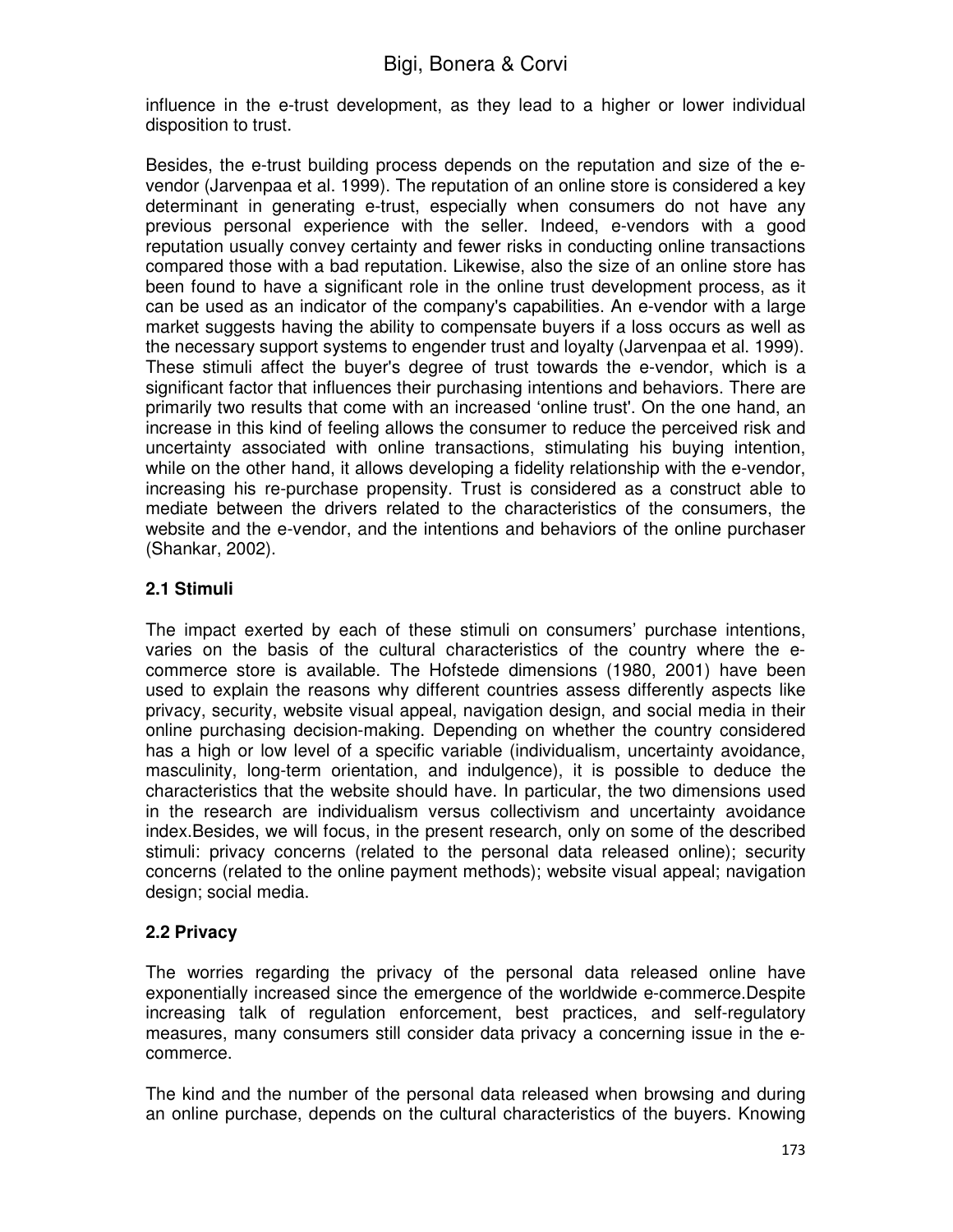these features and the level of concern about the privacy online in a specific country becomes a key factor since it allows to operate on the degree of trust that the buyers put on the website and consequently on their intent to purchase. Buyers, who perceive a high level of privacy respect in a website, will be more willing to provide information to the e-vendor (i.e., demographic information, email address, and so on) as they consider it more reliable and therefore they will also be more likely to buy online.

The difference in perception of their worries relating to the privacy vary depending on whether the country has an individualistic culture or a collectivist one. Significant differences have been proved indeed, in the types of personal information release. An example of this can be found in the users of an individualistic culture like the USA rather than in a collectivist culture like India: the USA users are more willing to give strictly personal information such as date of birth, phone number, e-mail address and information relating to their way of life; whereas the Indians only release limited data like, names and the email addresses.

The reason is that the collectivist cultures are used to share information with their family members and with the community to which they belong, in order to maintain good relations. The same is then applied to the organizations and to the companies, which are considered part of the society. This causes the collectivist cultures to perceive a lower degree of risk by providing personal data because it is seen neither as a negative fact nor as a potential danger. The individualistic cultures are, however, more reserved and less interested in developing interpersonal relationships, so they will be more reluctant to grant online sensitive data, perceiving a high degree of risk that they are not prepared to overcome. That is the reason why they take some measures: active measures, provide false information, unsubscribe from a marketing list and delete the cookies. These are behaviors adopted with no differences in both cultures;passive measures, reading into the details and reading quite often, the privacy policy and data protection, using specific software to protect the information.

Knowing the kind of information that consumers are prepared to disclose in a specific country, allows the e-vendors to realize websites that infuse trust and propensity to purchase. Greater the risks related to privacy concerns in a particular country, greater will be the norms related to privacy, which the e-vendor must implement to ensure consumers greater security and protection when they shop online.

The online vendor cannot think to transfer the privacy policy from a country to another, because the consumers will show different sensitivity and habits which will then reflect on consumers' shopping behavior.

Therefore, the following hypothesis is derived. H1: *Privacy concerns relating to the personal data released online will mostly affect consumers' online buying intentions in the individualistic culture compared to collectivistic culture.*

#### **2.3 Security**

Another relevant factor of the e-commerce is the high/low consumers' confidence placed in the online payment systems. A company that sells a product, across the national borders, should be aware of the degree of users' worries about the safety of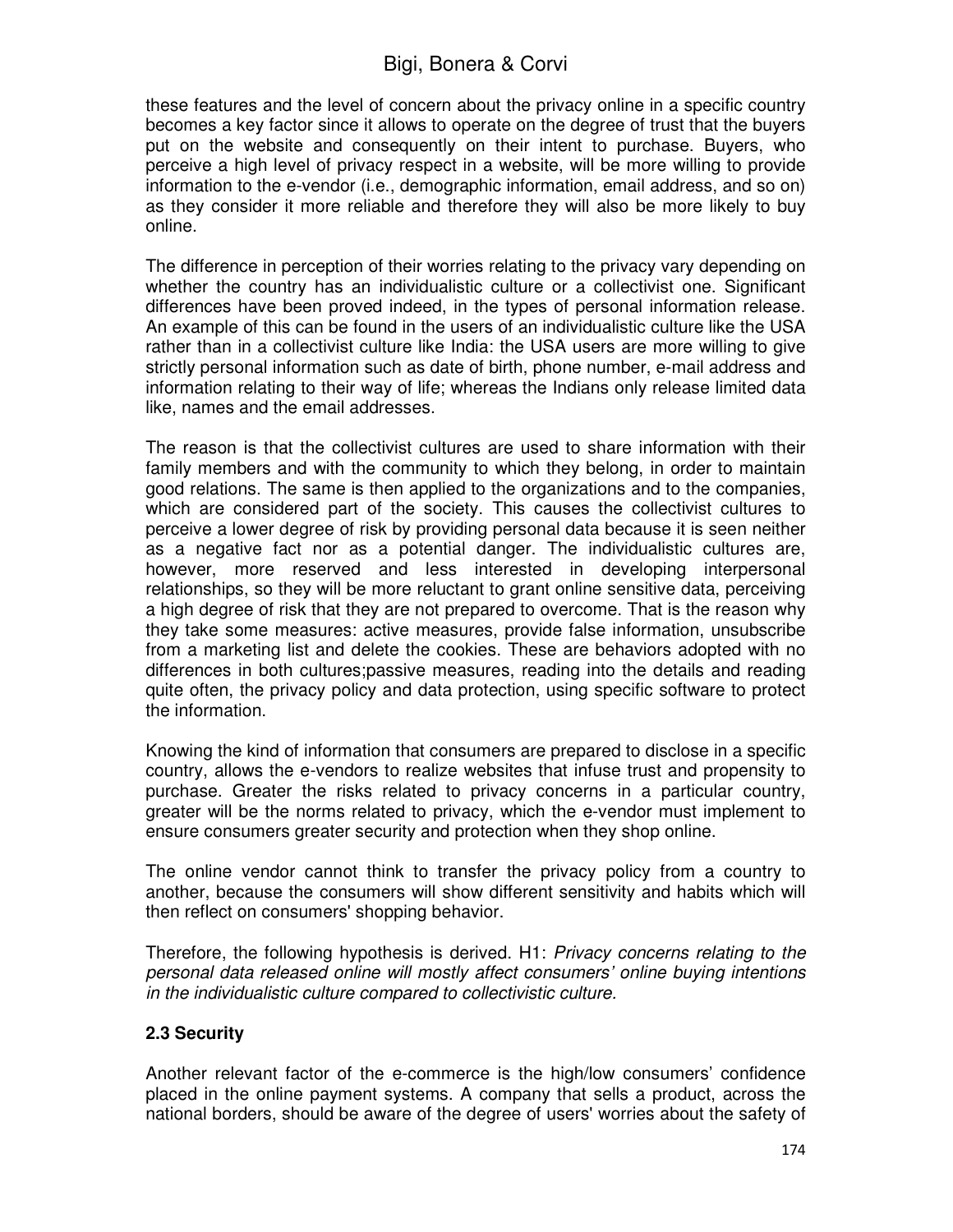online payment methods in each country where it owns an online store, as it will also influence consumers' intent to purchase.

The level of concern perceived about the safety of online payment systems varies depending on the high or low level of uncertainty avoidance of the country considered. In countries exhibiting high uncertainty avoidance index, security is an essential element of self-motivation. The decisions are taken after a careful analysis of all available information, and only one safer and less risky option will be considered. By contrast, in countries that show a weak uncertainty avoidance index, innovation is the principal driver that motivates the individual choices. Consumers will encounter fewer concerns as regards security and they will tolerate more risky and ambiguous situations. (Hofstede, 2016)

From the analysis above, it is possible to deduce that people living in a country with a high uncertainty avoidance index, will perceive more worries upon payment on Internet, which could consequently disincentive them to purchase.

This different way to perceive security among countries could also be reflected in the choice of online payment mechanisms. In risk adverse countries, consumers may prefer traditional online payment typologies, which seem safer and offer greater guarantees against fraud. Meanwhile, countries that mainly tolerate the risks may use, instead, more innovative and faster online payment systems, that allow them to perform the online transaction within the minimum amount of time.

It is very important to be aware of the worries related to online safety in various countries because, on the one hand it allows to the e-vendor, in case of significant concerns, to implement security policies in order to increase the awareness of users about the trustworthiness of online payment systems, and on the other hand it also allows to understand what type of online payment should be made more available on the e-commerce website of one country compared to another. Obviously, when selecting the type of payment, the level of technological development in a specific countryis also relevant.

Therefore, the following hypothesis is derived. H2: *Security concerns relating to online payment methods most affect the consumers' online buying intentions in an individualistic culture when compared to the collectivistic culture.* 

### **2.4 Website Design Aspects**

Also, website design aspects play an important role in affecting online buying behavior. The website design should be conceived and created according to the needs and the way of thinking of different countries. Marcus and Gould (2000) discussed how Hofstede's dimensions could be related to the graphical organization of a site. Frequent images of success, emphasis on change, and progress will be characteristic of highly individualistic countries whereas websites in collectivistic countries, will emphasize experience, history, and tradition. Moreover, in collectivistic cultures, there will be displayed images of individuals in groups dancing or doing sports whereas, in individualistic cultures, individuals will be portrayed individually in more relaxed situations.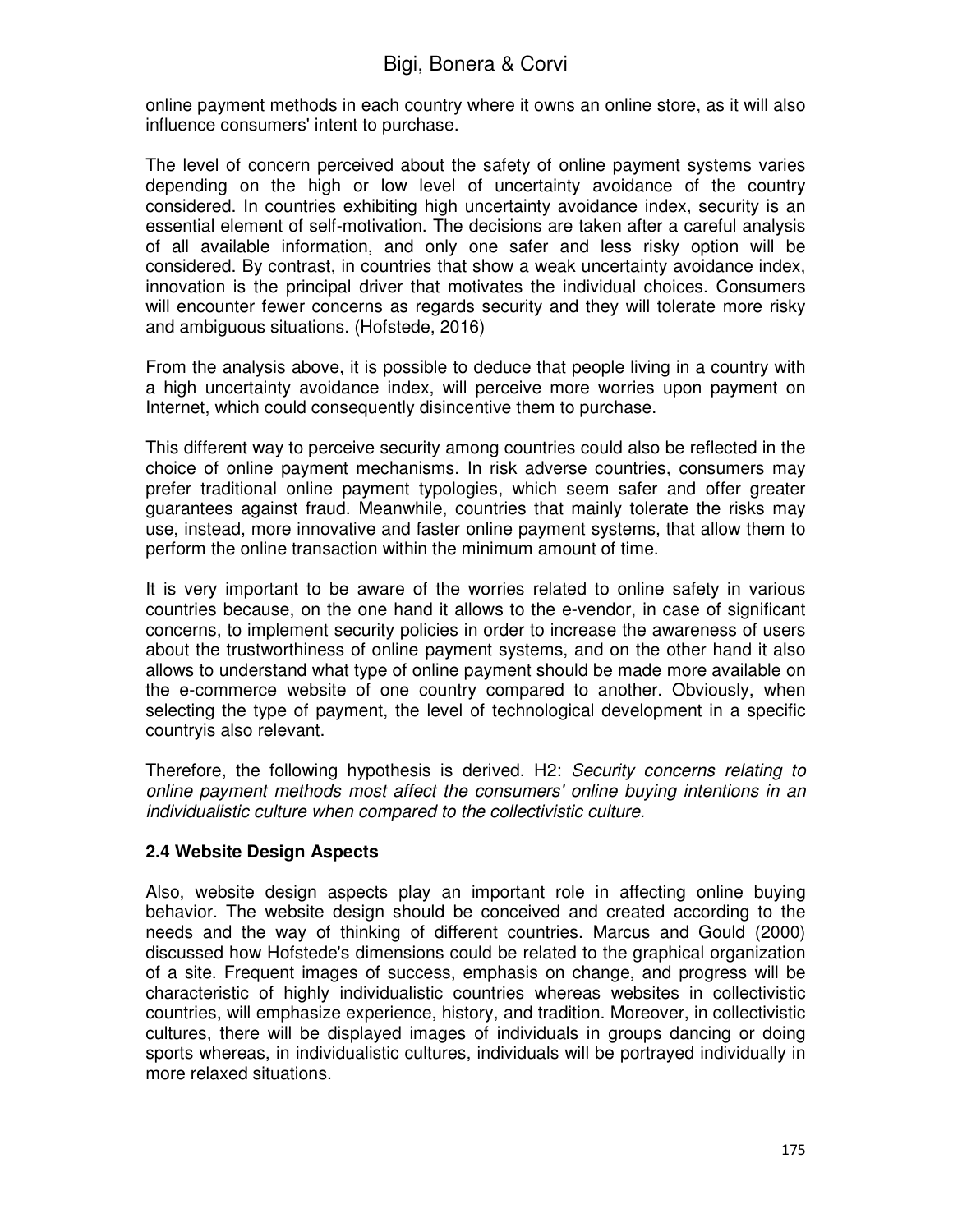With regard to the uncertainty avoidance dimension, interfaces in countries with high uncertainty avoidance index will be simple with clear metaphors and limited choices, few links in each page, limited scrolling, references to daily life and redundancy of information to reassure the users about the trustworthiness of the site; low uncertainty avoidance website, in contrast, will provide a variety of choices, many links in each page, long pages with scrolling and abstract images.

It can be inferred that collectivistic countries most appreciate, when buying online, a clear and straightforward navigation design, which enable them to access information quicker and thus, to perform the online transaction with a minimum number of steps. Individualistic cultures, in contrast, are more involved by an attractive website design, principally oriented to convey emotions and feelings than contents. The site has to involve the users in the navigation, creating a pleasing shopping experience, therefore in these countries, the appeal/aesthetic of the website (animation, images, colors) became a crucial element in affecting their intentions and behavior towards the online purchasing.

This different preference towards the website design aspects can be explained in the following way. In collectivistic cultures, people are involved in less interpersonal relationships. In these societies, information may need to be spelled out explicitly so that those coming into the environment know how to behave. People translate a large part of the meaning into an explicit code, and as a result, low context communication styles show less intuitive understanding, which makes them slow and less efficient. In collectivistic culture instead, people develop closer connections with the members of the groups they belong to; this means they will rely more on the context to convey most of the information, with relatively little information conveyed by the actual message.

We can make the following hypothesis. H3: *The website visual appeal most affects the consumers' online buying intentions in high context cultures (individualistic cultures) than low context cultures (collectivistic cultures).* 

*H4: The navigation design most affects the consumers' online buying intentions in low context cultures (collectivistic countries) than high context cultures (individualistic countries).* 

### **2.5 Social Media**

The last factor affecting consumers' online purchase intention considered is social media. Social media is defined as a new word of mouth (WOM) tool used by firms to influence consumers' opinion and purchase intention, increase marketing communication effectiveness, interact with customers and manage customer relationships, monitor a marketplace and gain competitive advantages (Godey et al., 2016). Although there is no definitive typology of social media, it is common to classify them as: social networking (Facebook, Google+); video-sharing (YouTube); picture-sharing (Instagram, Pinterest); user forums; blogs and microblogging (Twitter).

The use of social media has increased exponentially in the last year, and for this reason, companies should consider increasing the adoption of this tool in their marketing strategy. In Europe, the total number of actual social media users are 393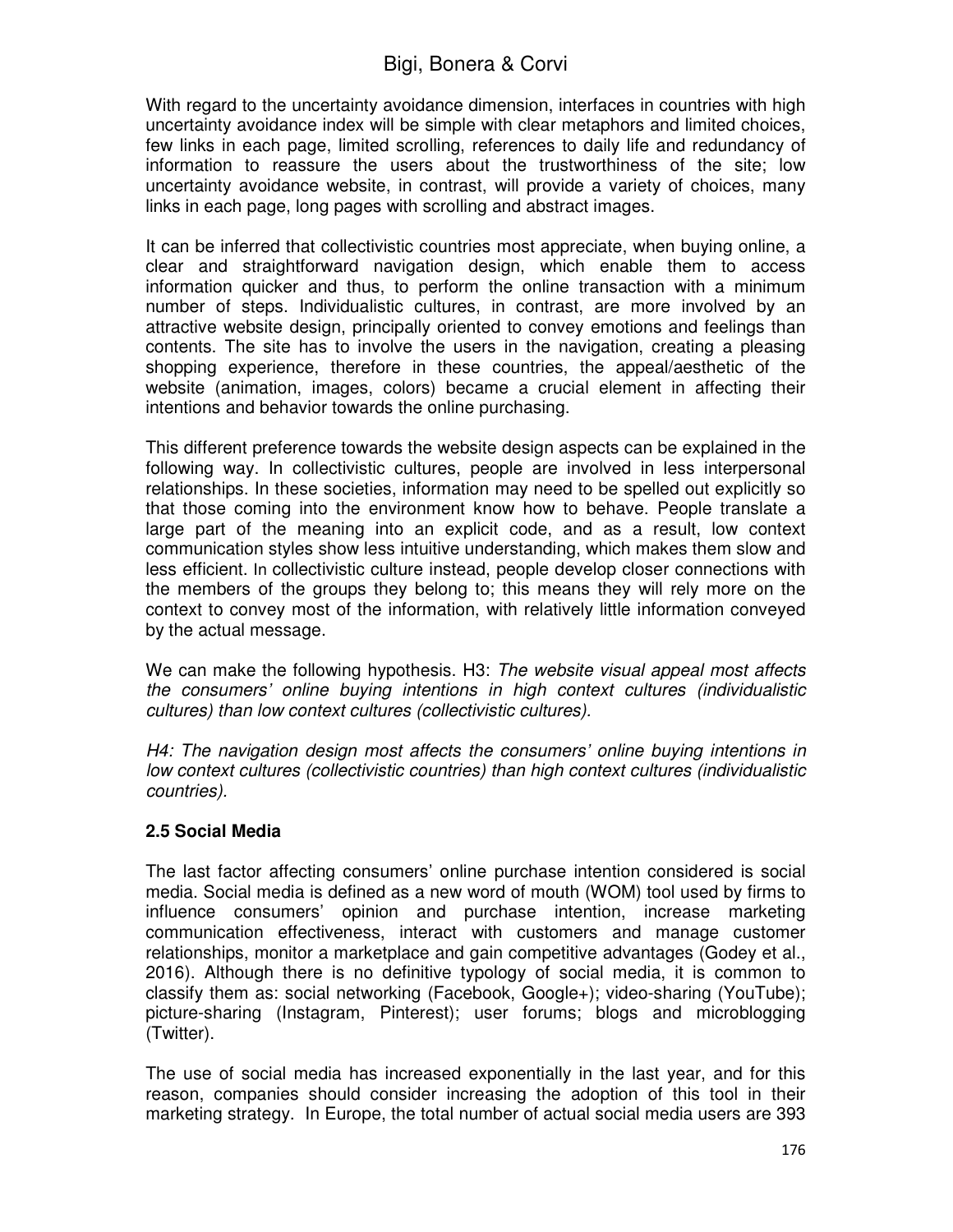million, 11.7 million more since January 2015. (Kemp, 2016). In the UK, they account for 59% of the population and in Spain (47%). The top active social platforms used by these countries are Facebook, Twitter, Google+, Instagram and Pinterest.

There have been found that the impact exerted by social media on purchasing decisions (online and offline) vary across countries. According to Goodrich and Mooij (2013), the information displayed on social media mostly affected the consumers' buying intentions in collectivistic cultures, whereas in individualistic cultures, the users are less willing to rely on these platforms for making decisions. In an individualistic culture, information is an all-encompassing need, while in collectivistic cultures, trustworthiness and the opinion of others are more critical. In this culture, people are less active information seekers, acquire information passively through many personal contacts, and base their buying decisions more on feelings and company trust via WOM, rather than on hard facts. In individualistic cultures, instead, people search for information more actively (with the aim to maximize the personal utility), whether from WOM or traditional media. Therefore, members of individualistic cultures will rely more on factual information sources when purchasing such as search engines, websites, and product reviews, than the people from collectivistic cultures, who will give instead greater reliance on social network connections and other online forums for making buying decisions.

Another interesting fact is that in collectivistic countries, people who experience postpurchase problems are more unlikely to freely offer complaints directly to the seller. Therefore, social media in these countries play a doubly important role, since they also provide new channels for sharing negative WOM with in-group members online. From the review of the literature above exposed, it is possible to draw up important conclusions, as follows. Marketers should consider using social media as a tool to influence and address consumers' online purchase intentions more in collectivistic countries, than individualist ones which instead rely more on product reviews displayed on the website or search engines for making buying decisions.

Therefore, the following hypothesis is derived. H5: *Social media most affects consumers' online buying intentions in collectivistic cultures than the individualistic culture*.

## **3. Methodology**

In order to explore the impact exerted from each of these factors on consumers' online purchase intentions in two European countries (Spain, the UK) which exhibited a different degree of individualism and uncertainty avoidance a survey has been shared online in thecountries objective of the research. The answers collected have been respectively 113 in Spain, 105 in the UK. These countries were chosen because they show a different level in individualism/collectivism and high/low context culture. The UK shows an individualistic and high context culture, while Spain presents a collectivistic and low contexts culture.

The primary goal of the survey was to investigatewhich of the following aspects (privacy, security, aesthetic of the site, ease of navigation and social media) most affect the buying intentions and behaviors in countries, which exhibit different cultural dimensions.The survey has also examined and compared, in each country, other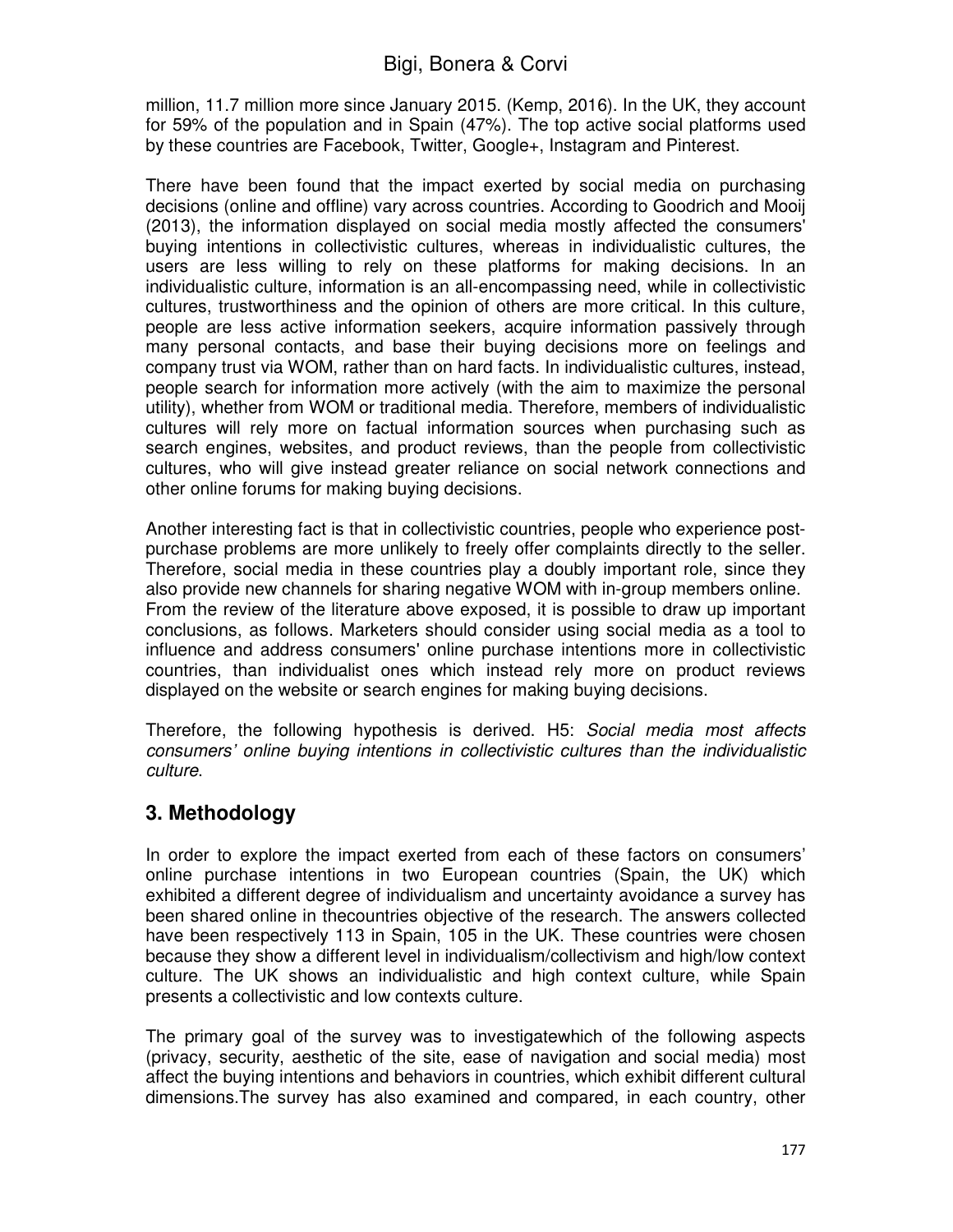aspects related to the e-commerce such as the: the drivers of online shopping; the most used devices and online payment methods; the most bought online products and services categories;the significant worries related to online privacy and security; the percentage of use of social media.

Cluster Analyses has been used to assemble consumers in smaller groups (clusters) according to the frequency of purchase. The goal of this tool was to examinewhich of the following aspects (privacy, security, aesthetic of the site, ease of navigation and social media) most affect the buying intentions and behaviors in the cluster in which consumers buy online more frequently (at least once per month), since it is the one that most drive the e-vendor's profits. Eventually, from the futures observables in that cluster, specific marketing strategies can be developed.

Cluster Analyses is a technique that serves to combine objects to create new groups/clusters so that each object is very similar to the other in the cluster with respect to some pre-determined selected criterion. In marketing, cluster analysis is widely used to understand consumers' buying behavior. Once homogeneous groups of consumers have been identified through Cluster Analysis, the buying behavior of each group can be examined in detail, thus allowing marketers to create specific targeting advertising campaigns according to how consumers behave in each cluster. Cluster Analysis has been used in order to: identify the cluster, in which consumers buy online more frequently, verify in that cluster, which of the following elements (privacy, security, website visual appearance, ease of navigation and social) are perceived more critical, when buying online; to create a specific marketing strategy for meeting the needs of consumers of that cluster.

The clustering analyses have been carried out through the K-clustering procedure and the k-means algorithm to identify the ideal number of clusters. The K-Clustering procedure splits a set of objects into a selected number of groups by maximizing between-cluster variation and minimizing within-cluster variation. K-Clustering gives the possibility to choose between two algorithms to identify the optimal number of clusters: K-means or K-medians. K-Means, which is the default procedure, begins by picking 'seed' cases, one for each cluster, which is spread apart as much as possible from the center of all the cases. Then it assigns all cases to the nearest seed. Next, it attempts to reassign each case to a different cluster in order to reduce the withingroups sum of squares. This continues until the within-groups sum of squares can no longer be reduced. The initial seeds can be chosen from nine possible options. Because it focuses on reducing the within-groups sum of squares, K-Means clustering is like a multivariate analysis of variance in which the groups are not known in advance.

The chosen procedure involves three steps: the selection of the number of desired groups (clusters), set at 8. (Default number is 2); the selection of the maximum number of iterations(set at 20); the selection of the type of distance metric to use between objects. We decided to use the Euclidean distance, as it represents the most usual, "natural" and intuitive way of computing a distance between two samples.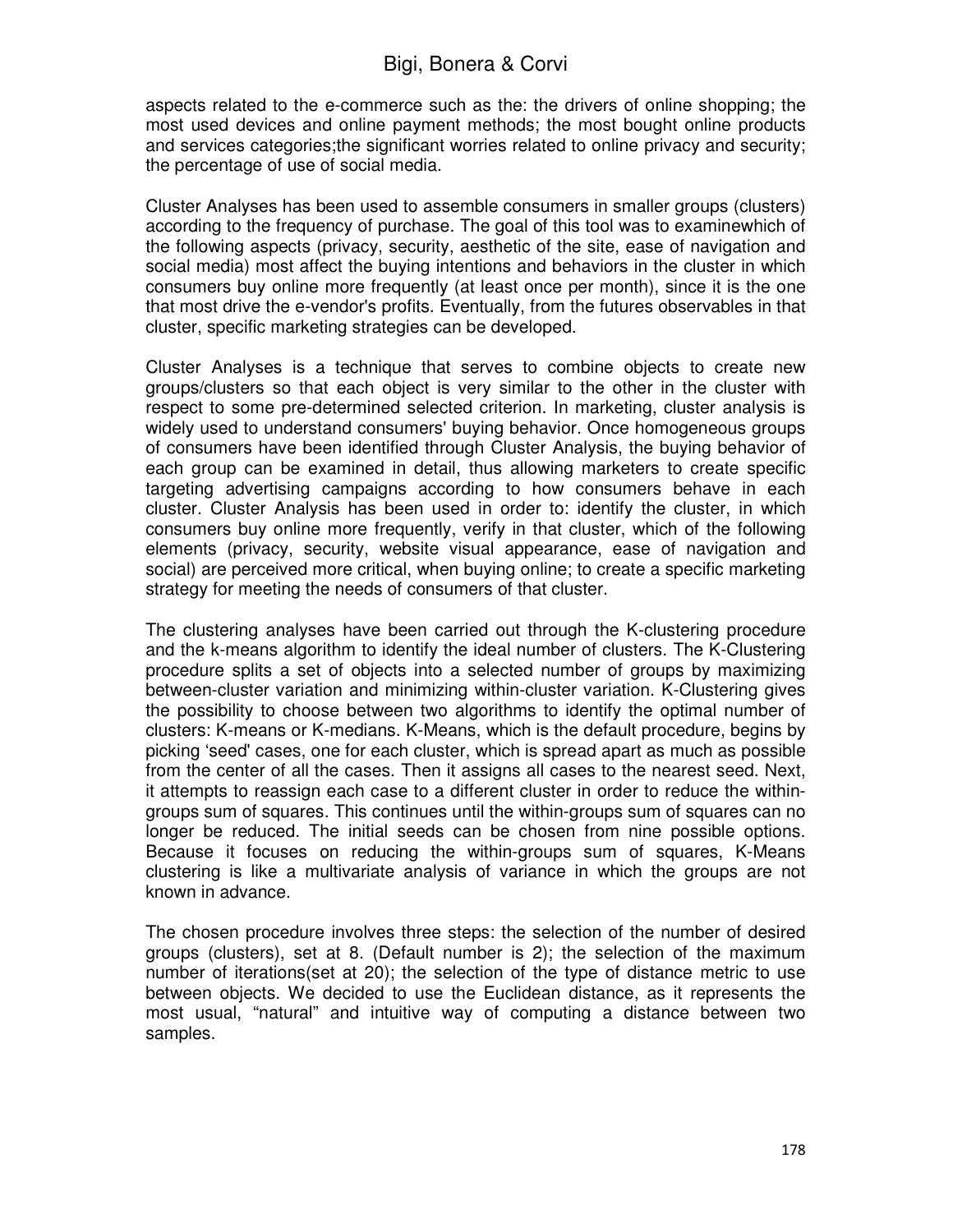## **4. Analysis of Results**

First, we identified the optimal number of clusters for each country (Spain and the UK) and labeled them according to the features observed.Then, the research focuses on the cluster in which consumers buy online more frequently in order to understand which of these aspects (privacy, security, website visual appearance, ease of navigation and social) in that cluster most affect the buying intentions and behaviors. Eventually, based on the observed features, specific marketing strategies for meeting the consumers' needs of that cluster are proposed.

#### **4.1 Spain**

Regarding the socio-demographic variables, the Spanish sample is composed of a majority of females (66.70%) when compared to men (33.30%). The average age of surveyors is 28; more than half of the sample is aged between 25 and 39 (58.40%), about a third aged 19-24 (30.98%) and the rest of the interviewees are aged over 40 (10.62%).As regard to the frequency of online purchases, almost half of the Spanish interviewees bought online on an average of once per month (46.90%), followed by who, instead, in the last three months have bought online only once/two times (41.60%) or not even once (11.50%).

The principal reasons that motivate consumers to buy online in Spain are the possibility to shop without constraints of time and wherever they are. Shopping online enables consumers to buy at any hour and practically everywhere, also comfortably at home, thus avoiding waiting lines and other stressful situations related to the traditional shopping. Furthermore, the possibility to read the feedback of other users and to compare different alternatives faster (regarding the price, features of the items sold online) are other reasons that boost Spanish consumers to buy on the Internet. Therefore, shopping online also helps them to make more accurate purchase decisions in order to find the best deal. The affordable prices and the rapidity of the online procedure, instead, affected to a lesser degree their choice to buy online.

The products/services most bought online in Spain are in order: appeal, accessories and footwear (purchased by 56.64% of e-shoppers) holiday accommodations, concerts and cinema tickets, technology products, books, and music. Food, beverages and home furnishing are bought, instead, from less than 10% of Spanish e-shoppers. Eventually, other products usually bought online in Spain and mentioned in the section "other" of the survey are train/tube tickets and games.

Spaniards do online shopping mainly using the PC (71.68%), and only a small percentage of them adopt other tools such as smartphones (18.59%) or tablets (9.73%) to buy online.

In Spain, the most used payment method to make online purchases is the debit card, used by 54% of e-shoppers, followed by credit card (40.70%) and PayPal (37.17%). Other payment methods are instead irrelevant: prepaid cards and bank transfers are only used by respectively 3.11% of the sample considered and the cash on delivery only by 1.86% of the same sample. No other payment methods are provided.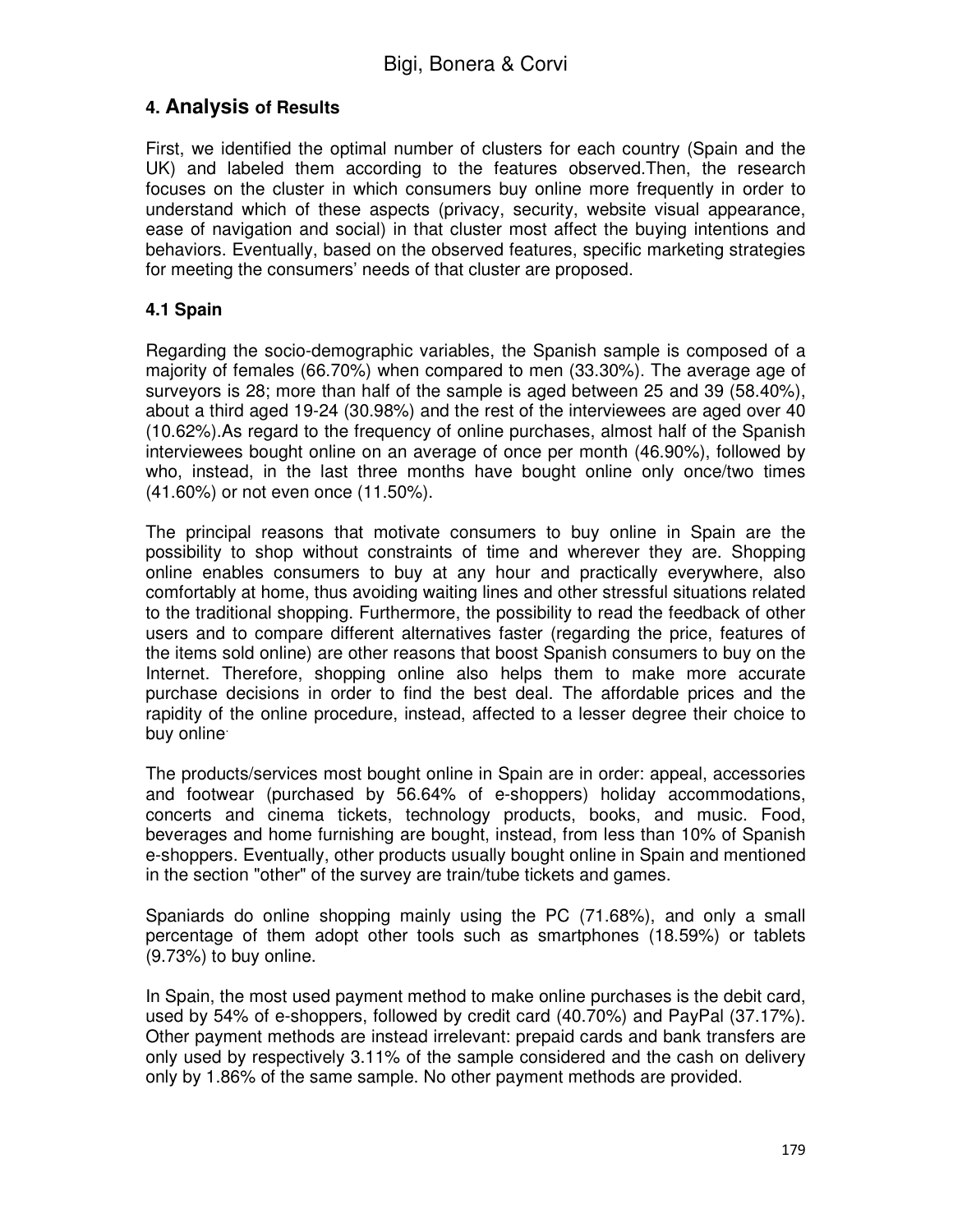The table 1 shows for each cluster (K); the between-group sum of squares (BetweenSS); the within-group sum of squares (WithinSS); the total sum of squares (TotalSS); the Pearson Index, that it is used to verify the goodness of clustering (Values of the index above 50% usually indicates the goodness of clustering) and the increments (%) that would be obtained (%), by increasing the number of clusters.

| k              | <b>Between</b> | <b>Within SS</b> | <b>Total SS</b> | Pearson   | Increments |
|----------------|----------------|------------------|-----------------|-----------|------------|
|                | SS             |                  |                 | ratio (%) | (%)        |
|                |                |                  |                 |           |            |
| $\overline{2}$ | 450.75         | 563.852          | 1014.602        | 44.43%    |            |
| 3              | 564.984        | 449.618          | 1014.602        | 55.69%    | 25.3%      |
| $\overline{4}$ | 657.418        | 357.184          | 1014.602        | 64.80%    | 16.4%      |
| 5              | 714.958        | 299.644          | 1014.602        | 70.47%    | 8.8%       |
| 6              | 760.118        | 254.484          | 1014.602        | 74.92%    | 6.3%       |
| 7              | 784.911        | 229.691          | 1014.602        | 77.36%    | 3.3%       |
| 8              | 804.24         | 210.362          | 1014.602        | 79.27%    | 2.5%       |

#### **Table 1: Cluster Analysis Results in Spain**

In Spain, it was decided to set the optimal number of clusters at 4 because: it represents a value of K, in which the Pearson ratio is above 50%;by adding a further cluster, the obtainable increment would be less than 10% and thus not significant (8.8%<10%).

After having identified the optimal number of clusters, their interpretation has been made by using the cluster profile plots (fig. 1). The vertical line under each cluster number indicates the grand mean across all data. A variable mean within each cluster is marked by a dot and the horizontal lines indicate one standard deviation above or below the mean.

#### **Figure 1: Cluster Profile Plots (Spain)**

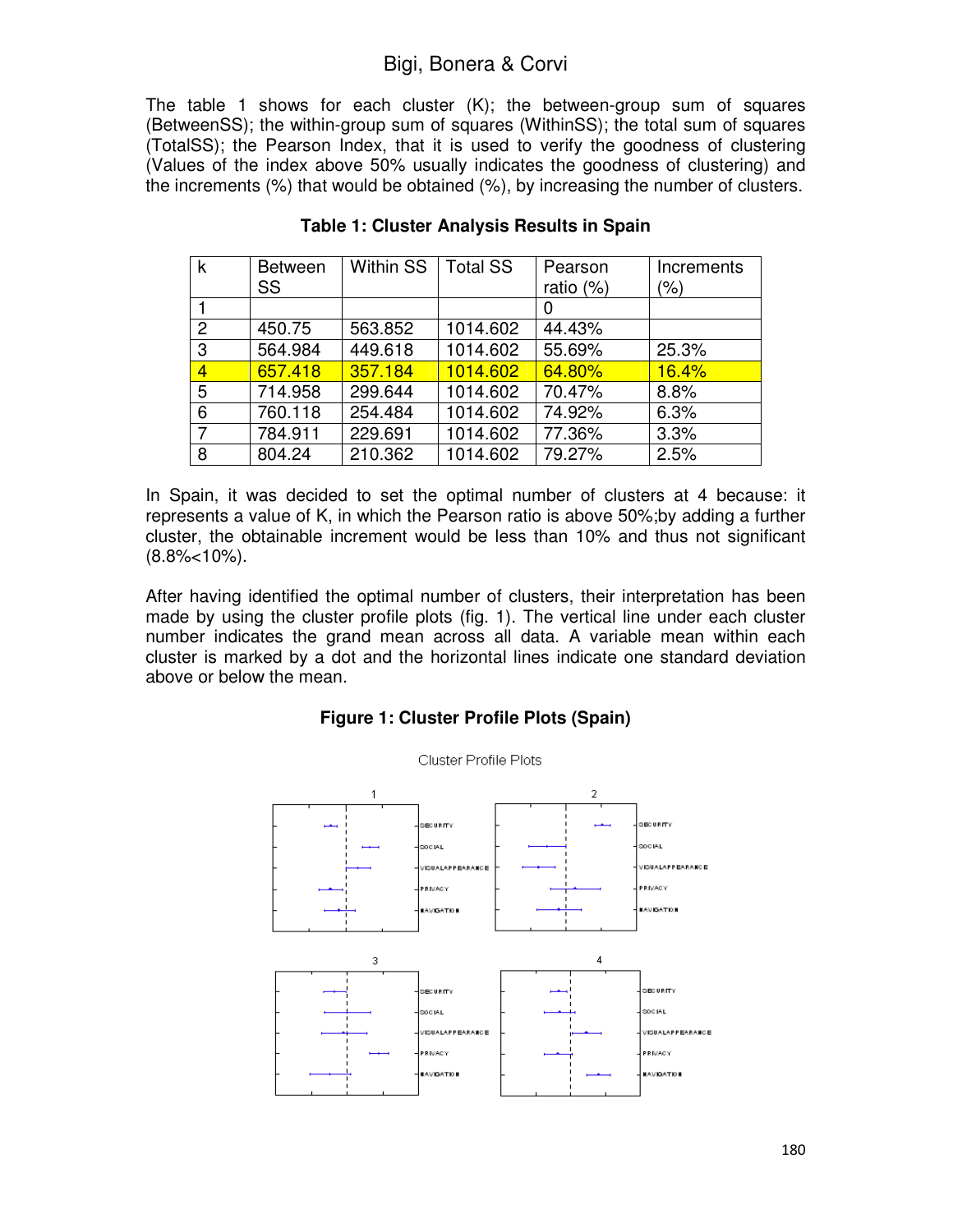### **Cluster1: Timorous Consumers**

In cluster 1, privacy and security and ease of navigation have above-average values, while social and website visual appearance below-average values. Individuals in this cluster perceive greater concerns regarding privacy and security when shopping online, for this reason, they have been labelled as timorous consumers.

### **Cluster 2: Easily Influenced Consumers**

The individuals in cluster 2 assign above-average values for social, website visual appearance and ease of navigation and below-average values for security and privacy. These group of consumers rely on the opinions of other users placed on social when buying online and they are more attractive from a site that conveys them emotion and positive feelings than contents. For this reason, they have been labeled as easily influenced consumers.

### **Cluster 3: Pragmatic Consumers**

In cluster 3, security and ease of navigation have above-average values, while privacy is below average. A certain indifference has been found in the social and website visual appearance. Individuals in this cluster do not love wasting time when making an online purchase. They want a site that helps them in performing the online transactions easily, and their primary concerns (related to the security of online payment systems), are the most common in the e-commerce. For this reason, they have been labelled as pragmatic consumers.

### **Cluster 4: Timorous And Social Consumers**

The individuals in cluster 4 assign above-average values for security, social and privacy and below-average values for website visual appearance and ease of navigation. Individuals in this cluster perceive the same concerns (related to privacy and security) as those in cluster 1, but comparatively they rely more on social when buying online, and for this reason, they have been labelled as timorous and social consumers.

In Spain, the cluster in which Spanish consumers buy online more frequently (at least once per month) is the cluster 2 composed by 30 users (tab. 2). In cluster 2, the aesthetic of the site and the social media are the aspects that most affect the consumers' buying intentions and behaviors as shown in the figure below. Spanish consumers in cluster 2 appreciate an attractive website that conveys the emotions and positive feelings, and they also search opinions and information about products and services they want to buy online on social media. Facebook, Instagram Twitter and other video sharing platforms such as YouTube are used by 62% of Spaniards in cluster 2 for making online purchase decisions. Furthermore, in the in-depth interviews, Spanish consumers stated to be more willing to purchase in an ecommerce site that most engage them during the shopping experience and that not instead only focus on explaining the benefits of the products and services provided.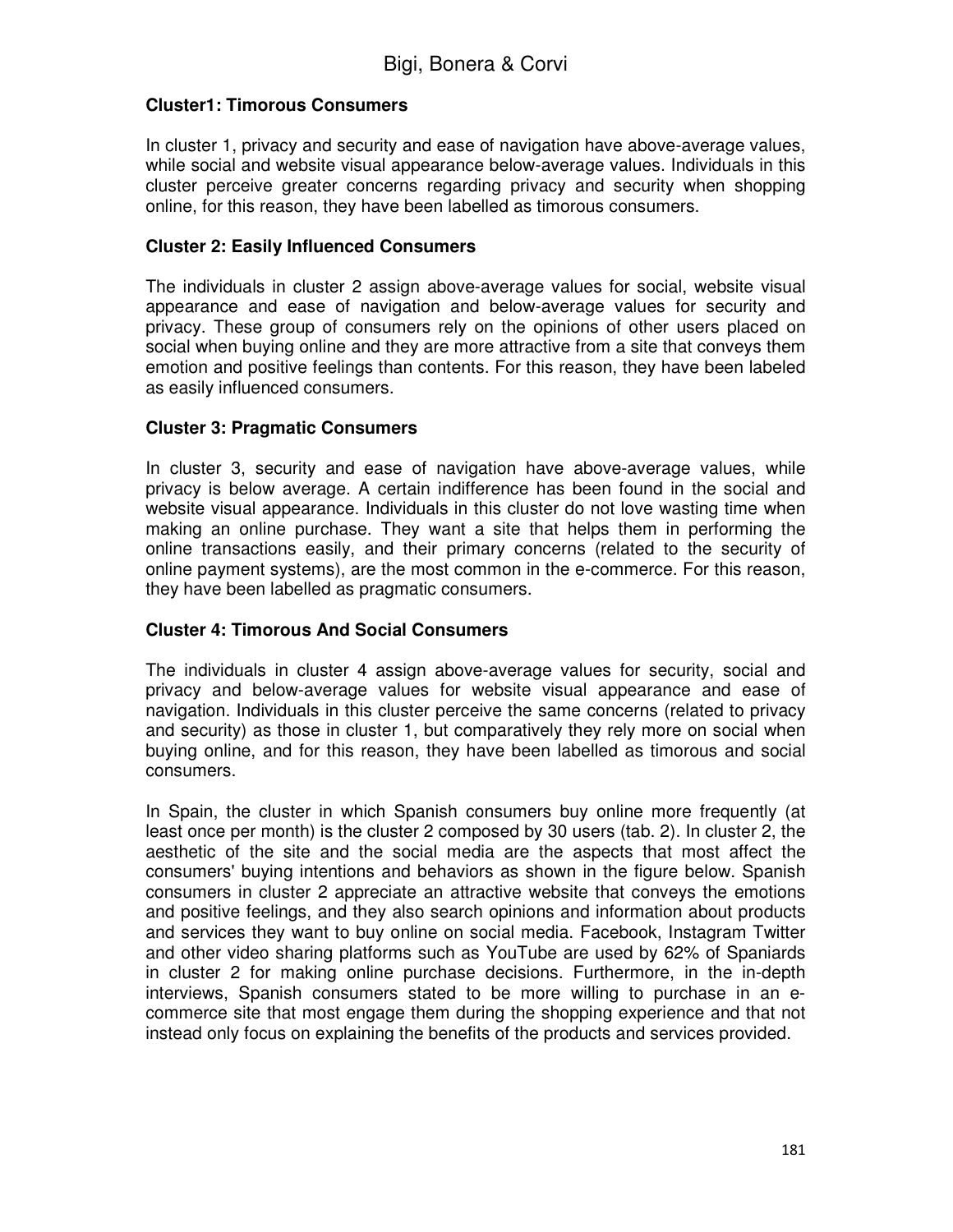| Frequency of purchase in<br>the last three<br>months/clusters | Less than<br>once | $1/2$ times | <b>More</b><br>than 3<br>times | <b>Total</b> |
|---------------------------------------------------------------|-------------------|-------------|--------------------------------|--------------|
|                                                               | 6                 | 21          | 10                             | 37           |
| 2                                                             | 3                 | 12          | 16                             | 30           |
| з                                                             | 2                 | 4           | 13                             | 19           |
| 4                                                             | 2                 | 10          | 14                             | 27           |
| Total                                                         | 13                | 47          | 53                             | 113          |

## **Table 2: Frequency of Purchase in Each Cluster (Spain)**

### **4.2 United Kingdom**

The UK sample is equally distributed between females (46.67%) and males (53.33%). The average age of respondents is 29; half of the interviewees are aged 25-39 (52.38%), more than a third aged 19-24 (35.24%) and surveyors aged over 40 are only 12.38% of the UK sample. Two third of respondents (65.71%) stated to buy online on average once per month, less than one third of the same sample stated to have bought online only one/two times in the last three months and only a restricted group of respondents (6.67%) stated to have never made an online purchase in the last three months. Thus, the UK uses the Internet as a shopping channel more frequently than Spaniards; the UK who buy online at least once per month is 65.71% against the 46.90% of Spaniards.The main reasons that boost consumers to shop online in the UK are similar to the Spanish ones. UK users appreciate buying online because it is perceived as a more comfortable shopping solution (no waiting lines and the possibility to shop comfortably whenever they are and at any time) compared to the traditional channel. The only driver of online shopping that score a lower percentage compared to the Spanish findings concerns the possibility to read the feedback of other users online.This aspect is considered the less important among the reasons that boost the UK to shop on the Internet.The reason of that is that individualistic cultures (UK) rely less on the opinions of other people than collectivistic cultures (Spain) in their buying decision-making and as a result, they will be less interested in reading the judgments/opinions/thoughts online of other consumers.

The products/services most bought online in the UK are appeal, accessories, and footwear (bought by 61.60% of e-shoppers), tickets and bookings related to travel, concerts, cinema and technology products. The UK buy online more in all the products and services categories than Spaniards and in the section "other" of the survey, have been mentioned principally other home furnishings such as households.The device most used to make online purchases in the UK is the smartphone (used by 44,76% of the e-shoppers) followed by the PC (32.38%) and the tablet (22.86%). These findings are completely different compared to the Spanish ones, where the smartphone was instead used as a device to shop online by less than a third of users.Regarding payment methods, PayPal is the most used online payment method in the UK (adopted by 64.66% of e-shoppers), followed by debit card (59.05%) and credit card (49.52%). The results are similar compared to the Spanish ones. Furthermore, in the section "other" of the survey, Apple pay and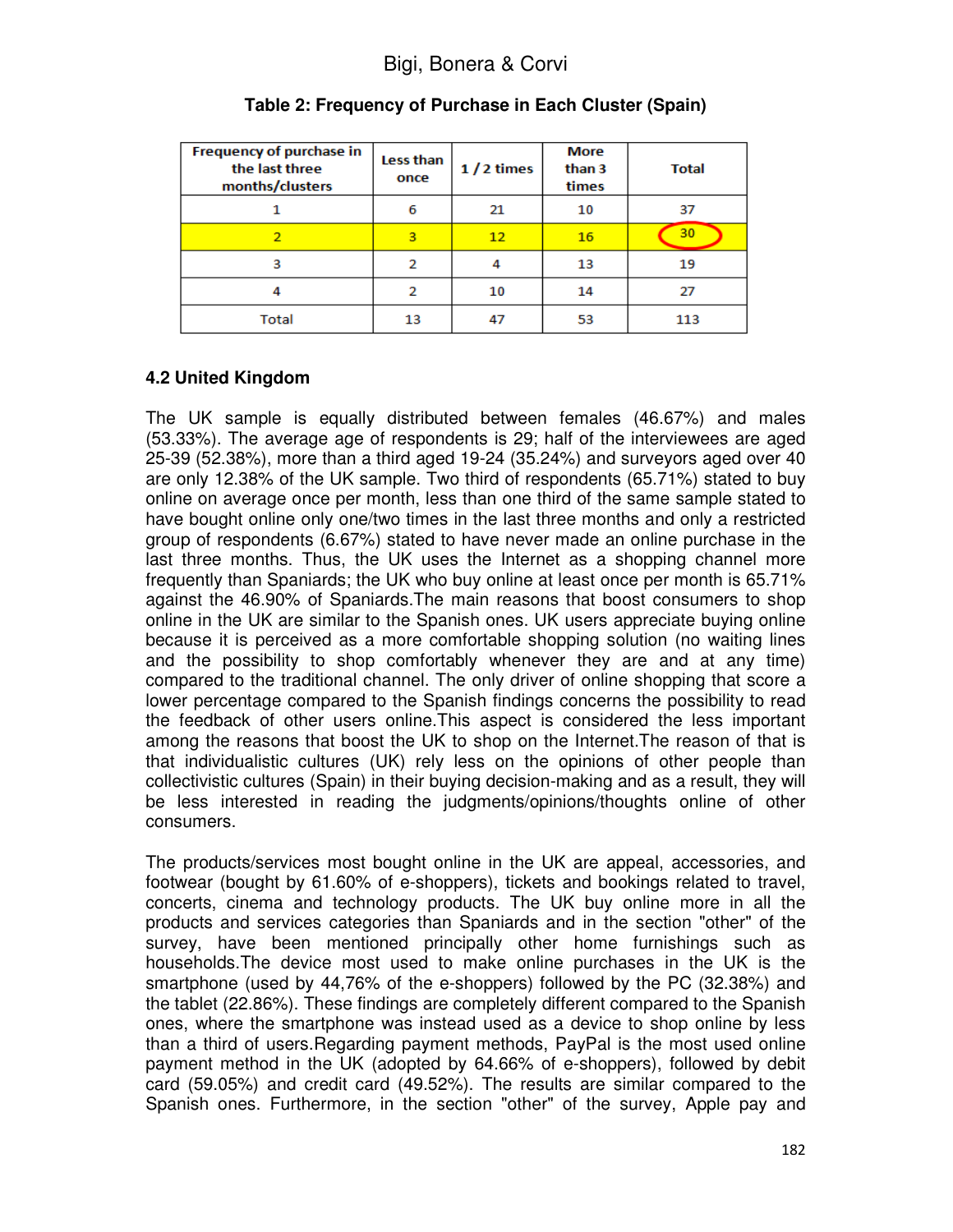Android Pay have been mentioned as the two leading technologies related to the mobile payments.

The table below shows, as in the Spanish case, for each cluster (K)the betweengroup sum of square (betweenSS) the within-group sum of squares (WithinSS), the total sum of squares (TotalSS), the Pearson Index and the increments (%).

| k              | <b>Between</b> | <b>Within SS</b> | <b>Total SS</b> | Pearson   | Increments |
|----------------|----------------|------------------|-----------------|-----------|------------|
|                | SS             |                  |                 | ratio (%) | (%)        |
|                |                |                  |                 |           |            |
| $\overline{2}$ | 253.499        | 361.946          | 615.445         | 41.19%    |            |
| 3              | 298.588        | 316.857          | 615.445         | 48.52%    | 17.79%     |
| $\overline{4}$ | 384.455        | 230.99           | 615.445         | 62.47%    | 28.76%     |
| 5              | 421.181        | 194.264          | 615.445         | 68.44%    | 9.55%      |
| 6              | 439.037        | 176.408          | 615.445         | 71.34%    | 4.24%      |
|                | 485.264        | 130.181          | 615.445         | 78.85%    | 10.53%     |
| 8              | 495.362        | 120.083          | 615.445         | 80.49%    | 2.08%      |

**Table 3: Cluster Analysis Results In the UK** 

In the UK, it was decided to set the optimal number of clusters at 4 because: it represents a value of K, in which the Pearson ratio is above 50%; by adding a further cluster, the obtainable increment would be less than 10% and thus not significant. (9.55%<28.76%).

After having identified the optimal number of clusters, their interpretation has been made by using the cluster profile plots (fig. 2).

#### **Figure 2: Cluster Profile Plots (UK)**

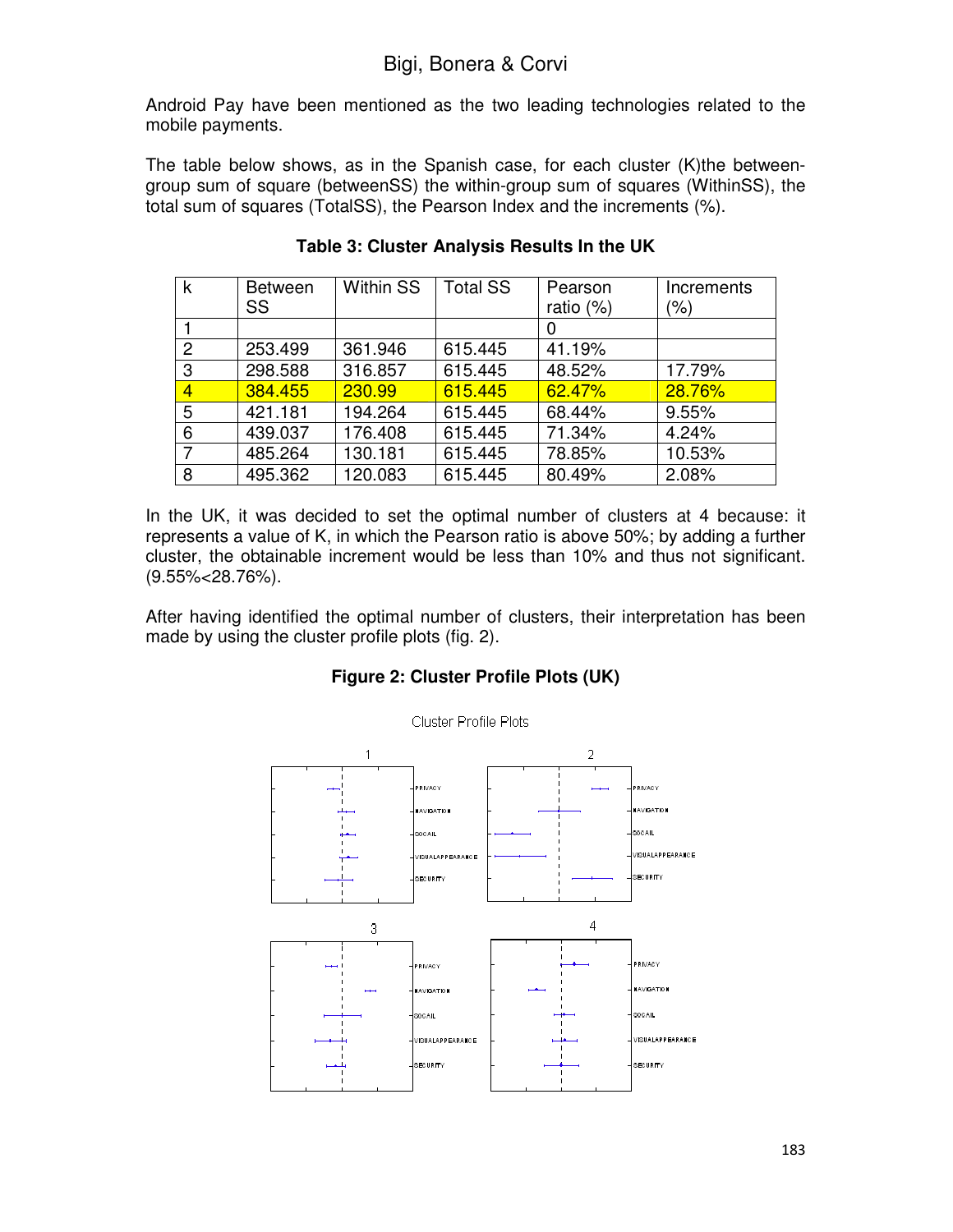#### **Cluster 1: Timorous Consumers**

Individuals in this cluster assign above-average values for privacy and security while below average values for all the other elements (ease of navigation, website visual appearance and social). Customers of cluster 1 perceive greater concerns regarding the privacy of their personal data and the security of payment methods when buying online and their characteristics are very similar to those of Spanish cluster 1. For this reason, they have been labeled as timorous consumers as well.

#### **Cluster 2: Easily Influenced Consumers**

In Cluster 2 social and visual appearance are above average while privacy and security are below average. Ease of navigation is instead considered with a certain indifference in the online purchase process. This cluster has many similarities with the Spanish cluster 2 and for this reason, it has been identified as the cluster of easily influenced consumers as well.

#### **Cluster 3: Timorous and Aesthetes Consumers**

Individuals in cluster 3 assign above-average values for privacy, security and website visual appearance while below average values for ease of navigation. Social are instead considered with a certain indifference during the online buying process. Individuals of this cluster perceive the same worries of individuals in cluster 1, but compared to them they pay more attention to the aesthetic of the website.

#### **Cluster 4: Pragmatics Consumers**

In cluster 4 only the ease of navigation is above the average while all the other elements are below the average or considered with a certain indifference in the online purchase process. This cluster has many characteristics of individuals belonging to the Spanish cluster 4. Consumers in this cluster do not want to waste time in the online buying procedure and for this reason, they as been labeled as pragmatics consumers as well.

In the UK, the cluster, in which UK consumers buy online more frequently (on average of once per month) is the cluster 1 composed by 44 users. The aspects most taken into account by UK consumers in cluster 1 when they purchase in an ecommerce website are privacy and security.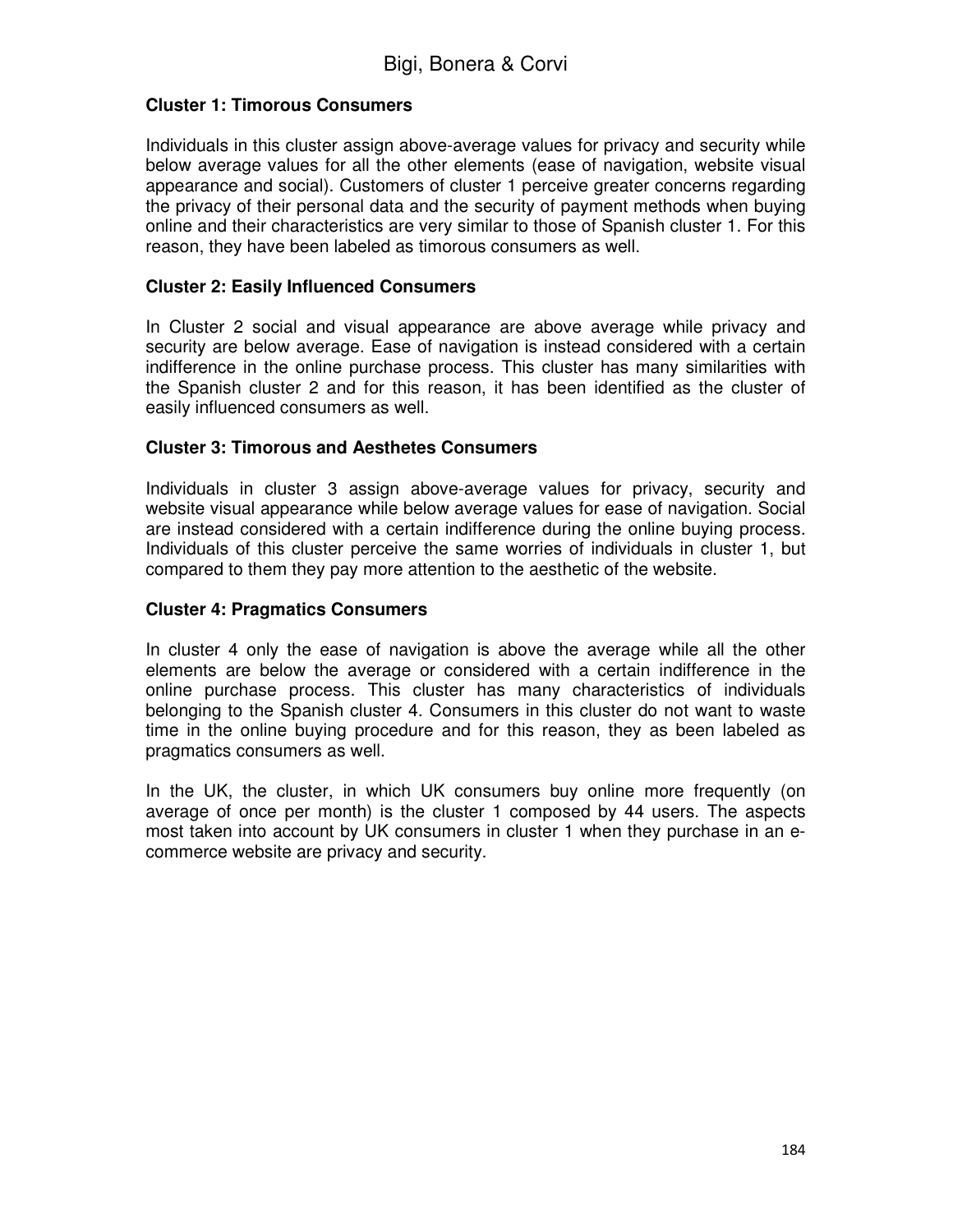| <b>Frequency of purchase in</b><br>the last three<br>months/Clusters | Less than<br>once | $1/2$ times | <b>More</b><br>than 3<br>times | <b>Total</b> |
|----------------------------------------------------------------------|-------------------|-------------|--------------------------------|--------------|
|                                                                      | $\bf{0}$          | 12          | 32                             | 44           |
| 2                                                                    | з                 |             | 10                             | 20           |
| з                                                                    | 2                 |             | 12                             | 18           |
|                                                                      | 2                 |             | 15                             | 23           |
| Total                                                                |                   | 29          | 69                             | 105          |

### **Table 4: Frequency of Purchase in Each Cluster (UK)**

In particular, their major concerns related to online privacy and security is due to the possibility: that their cards could be cloned; that their personal data could be given to third parties without permission or to receive unwanted communication.

### **5. Conclusions and Discussion**

Regarding the hypothesis derived in the previous part, we can affirm that:

- **-** H1 has been confirmed as the Privacy is considered more important in the UK than in Spain in the online purchase phase;
- **-** H2 has been rejected as the Security of online payment systems is considered in the same way, both in Spain and the UK in the online purchase phase;
- **-** H3 has been confirmed as the website visual appearance is considered more important in Spain than in the UK in the online purchase phase;
- **-** H4: has been confirmed, as the website's ease of navigation is considered more important in the UK, than in Spain in the online purchase phase;
- **-** H5, has been confirmed; social media are considered more important in Spain than in the UK in the online purchase process.

To make the graphical interface more pleasing and engaging for Spanish consumers, the e-vendor might adopt a list of strategies such as:

- use the home page to tell a story; i.e. the company's story. Storytelling is a powerful content tool that the e-vendor can use to create a deeper connection with its audience. Telling a compelling story, it helps to create a first positive impression, stimulating potential customers to explore further sections of the site.
- Contextualize the products in consumption experiences;
- place videos and other interactive elements on the website.

Furthermore, as Spanish consumers in cluster 2 rely on social media to make online purchase decisions, the e-vendor should also: use more these platforms to advertise products and services, especially on Facebook and Instagram, which represent the social media platforms most used in Spain; decide to sell online directly from these platforms.

On the other hand, to ensure to UK consumers greater respect of their online privacy and safety in the purchase phase, the e-vendor should, for example: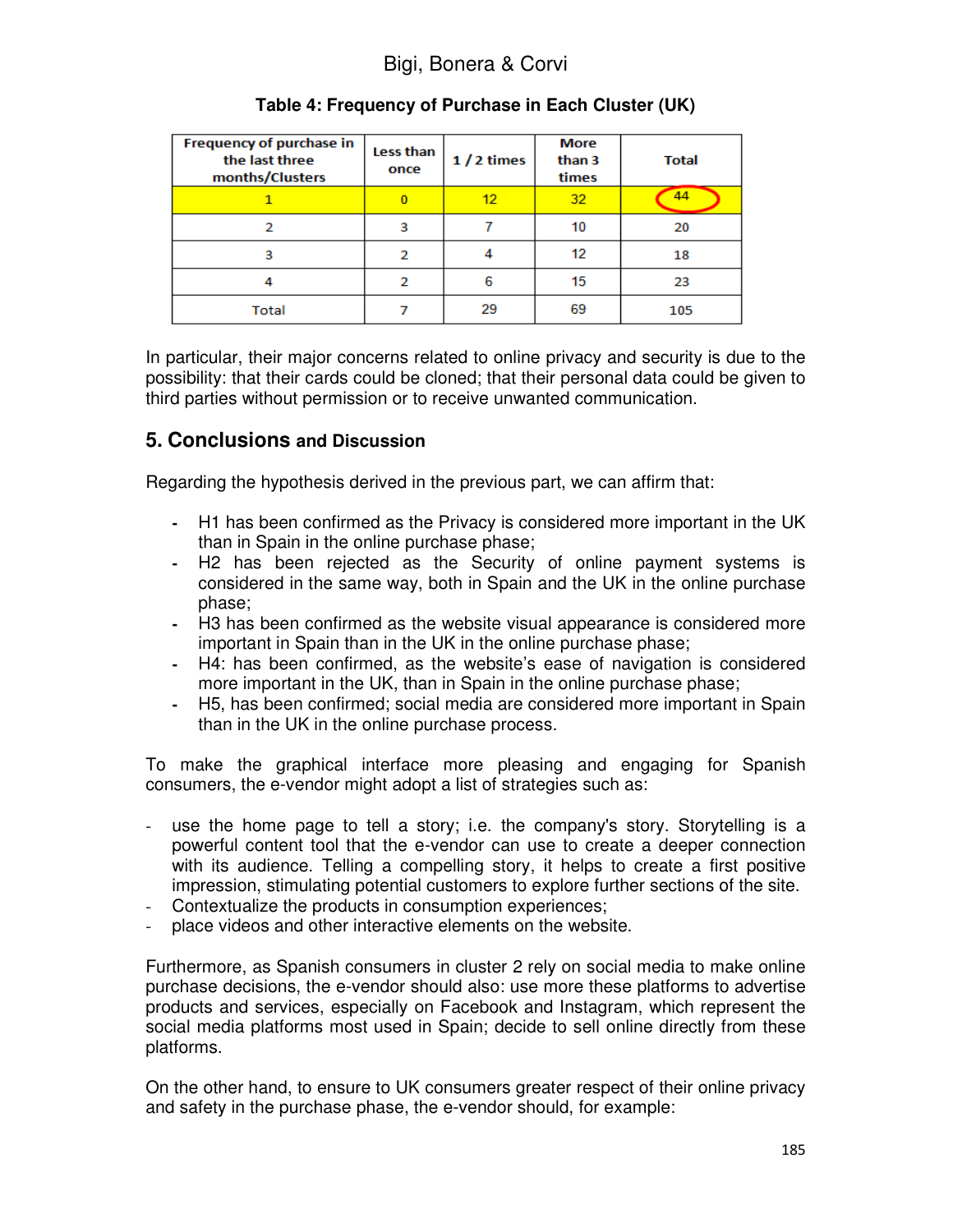- inform consumers on the home page that the site allows them to purchase thought payment methods that protect their privacy and security online such as PayPal and other mobile payments (Android Pay and Apple Pay);
- inform consumers that the site uses SSL certificates (Secure Sockets Layer);
- display the privacy, cookies and return policy in a conspicuous place of the site;
- try to reduce the use of persistent and third-party cookies.

#### **6. Managerial Implications, Limitations, and Future Research**

The impact exerted by each of these stimuli on consumers' purchase intentions, varies on the basis of the cultural characteristics of the country where the ecommerce store is available. Knowing which of these elements most affects the intentions to purchase in a country compared to another is very important, as it will allow marketers to realize targeted marketing strategies in order to make the website as consistent as possible to the cultural context of the countries in which it is available. For instance, if privacy concerns, related to the personal data are released online, like those which most affect the intention to purchase of consumers in a country, then markers should pay more attention to the privacy and cookies regulation, which should be made clearly visible within the site and explained in detail. By doing this, the online store will be therefore perceived by the users of that country as more safe and trustworthy, affecting positively their purchasing intentions and behaviours. If instead, the most important element that buyers of a specific country demand when they shop in an e-commerce site is the ease of navigation, then the site might be designed in order to enable consumers of that country to access the desired information quickly, allowing them to perform the online transaction as simple as possible. The navigation bar should be placed in a conspicuous place within the site, usually on the top, and the information regarding products and services provided should be presented clearly and in details.

The major limitation of this research is the assumption we made about consumer behavior within a nation. We assumed that within national borders user can be studied as a group and that their buying behavior is homogenous. We know this is only partially true and that there are several segments within a population and this opens new future research possibility. Therefore, future researches could study national or transnational clusters made by similar segments taken from different countries and verify similarities and differences.

## **References**

- Bart, Y., Shankar, V., Sultan, F., & Urban, G. L. 2005, 'Are the drivers and role of online trust the same for all web sites and consumers? A large-scale exploratory empirical study', *Journal of marketing, Vol. 69, No. 4, Pp. 133-152.*
- Bonera M. 2011, 'The Propensity of E-commerce Usage: the Influencing Variables', *Management Research Review, Vol. 34, Iss.7, Pp. 821–837*.
- Calefato, F., Lanubile, F., & Novielli, N. 2015, 'The role of social media in affective trust building in customer–supplier relationships', *Electronic Commerce Research, Vol. 15, No. 4, Pp.453-482.*